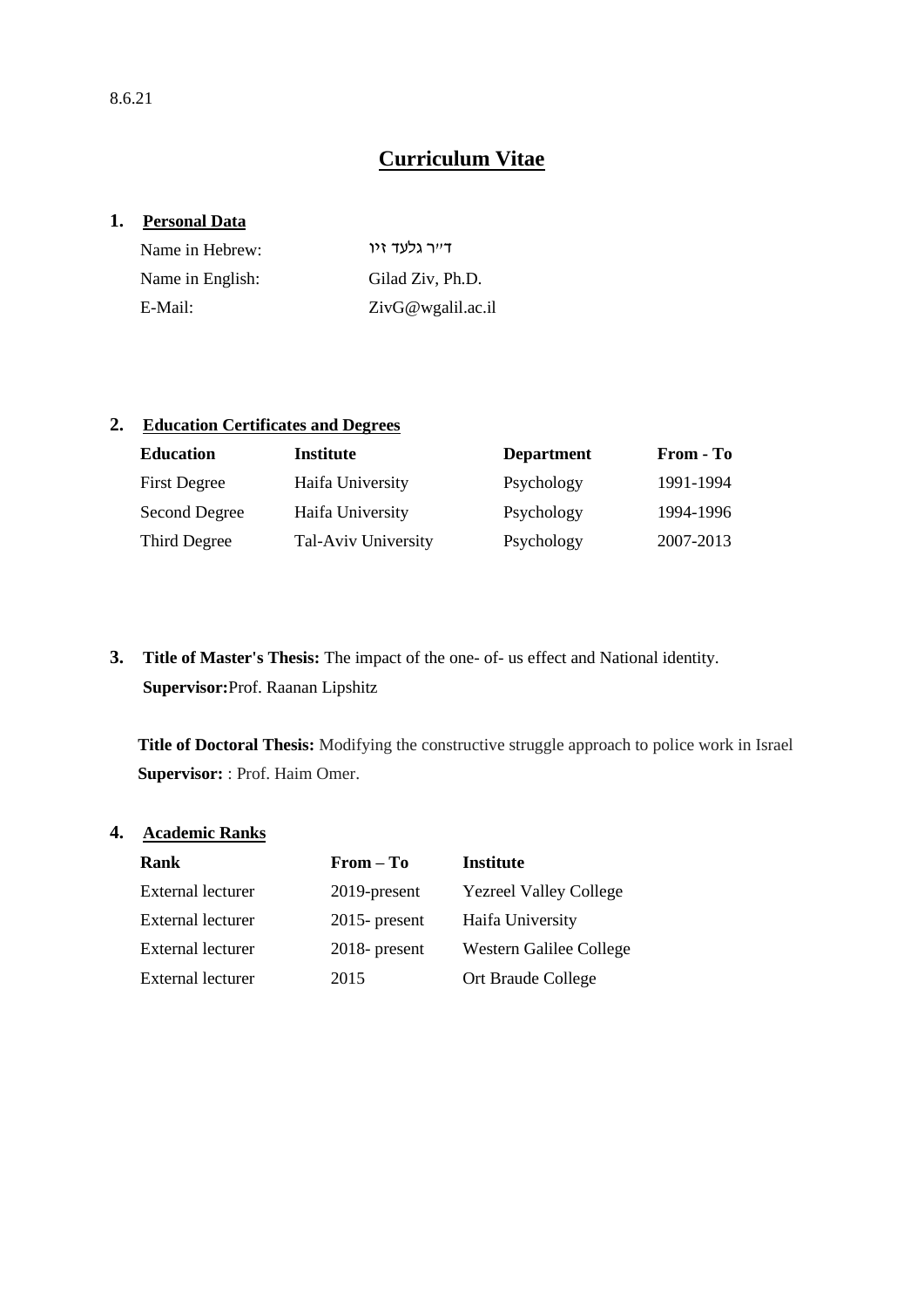| <b>Date</b> | <b>Name of Conference</b>                                                                                                 | <b>Place of</b><br><b>Conference</b> | Subject of<br><b>Lecture/Discussion</b>                                                                                                                                 | Role     |
|-------------|---------------------------------------------------------------------------------------------------------------------------|--------------------------------------|-------------------------------------------------------------------------------------------------------------------------------------------------------------------------|----------|
| 14.5.21     | The 6th International<br>Conference on<br>Non-Violent resistance<br>Interventions                                         | Lintz,<br>Austria                    | From fear to Trust and<br>Cooperation between Israel<br>Police and Israeli-Arab<br>Citizens                                                                             | Keynote  |
| 11.5.2018   | The 5th International<br>Conference on<br>Non-Violent resistance<br>Interventions                                         | Israel                               | <b>Building Trust and</b><br>Cooperation between Israel<br>Police and Israeli-Arab<br>Citizens. The Non-Violent<br>Resistance as a way toward a<br><b>Better Future</b> | Lecturer |
| 23.6.2017   | <b>Connecting Authority</b><br>towards a new form of<br>authority,<br>based on the principles of<br>nonviolent resistance | London                               | 'Non-Violence Resistence' In<br>the work of the Israeli police<br>With Arab citizens. Keynote<br>speaker.                                                               | Lecturer |
| 18.4.2017   | Mobilizing communities<br>through NVR practices                                                                           | Haarlem                              | From 'constructive struggle to<br>connecting authority'.<br>Impacting the relations of<br>police and citizens in conflicts.<br>Keynote speaker.                         | Lecturer |
| 20.3.2016   | 4th international<br>conference on non-<br>violent-resistance                                                             | Malmo,                               | Constructive Struggle of<br>Police in Conflicts with<br>Citizens                                                                                                        | Lecturer |

## **5. Active Participation in Conferences (Only from 2001)**

# **6. Additional Professional Experience (Public Positions)**

| 2015-2021 | An expert on the non-violent resistance approach in the work of Israel Police.<br>Organizational consultant to cooperative projects of Israel Police, local<br>authorities, and education officials aiming to reduce crime in the Arab sector.<br>Focuses on commandership skills, teamwork, and management in police<br>stations and training bases of Israel Police and Israel Prison Service |
|-----------|-------------------------------------------------------------------------------------------------------------------------------------------------------------------------------------------------------------------------------------------------------------------------------------------------------------------------------------------------------------------------------------------------|
| 2008-2014 | Organizational consultant at the Police Training Center in Kiryat Ata.<br>Responsibilities included supervising a team of organizational consultants,<br>offering group and individual consultation and facilitating workshops                                                                                                                                                                  |
| 2007-2008 | Organizational consultant for the community police department.<br>Responsibilities included developing a community policing strategy and<br>engaging volunteers                                                                                                                                                                                                                                 |
| 1995-2007 | Organizational consultant at the Police Academy. Facilitated workshops on<br>leadership, teamwork, how to enter a position, persuasion and influence.<br>Consulted commanders on leadership development                                                                                                                                                                                         |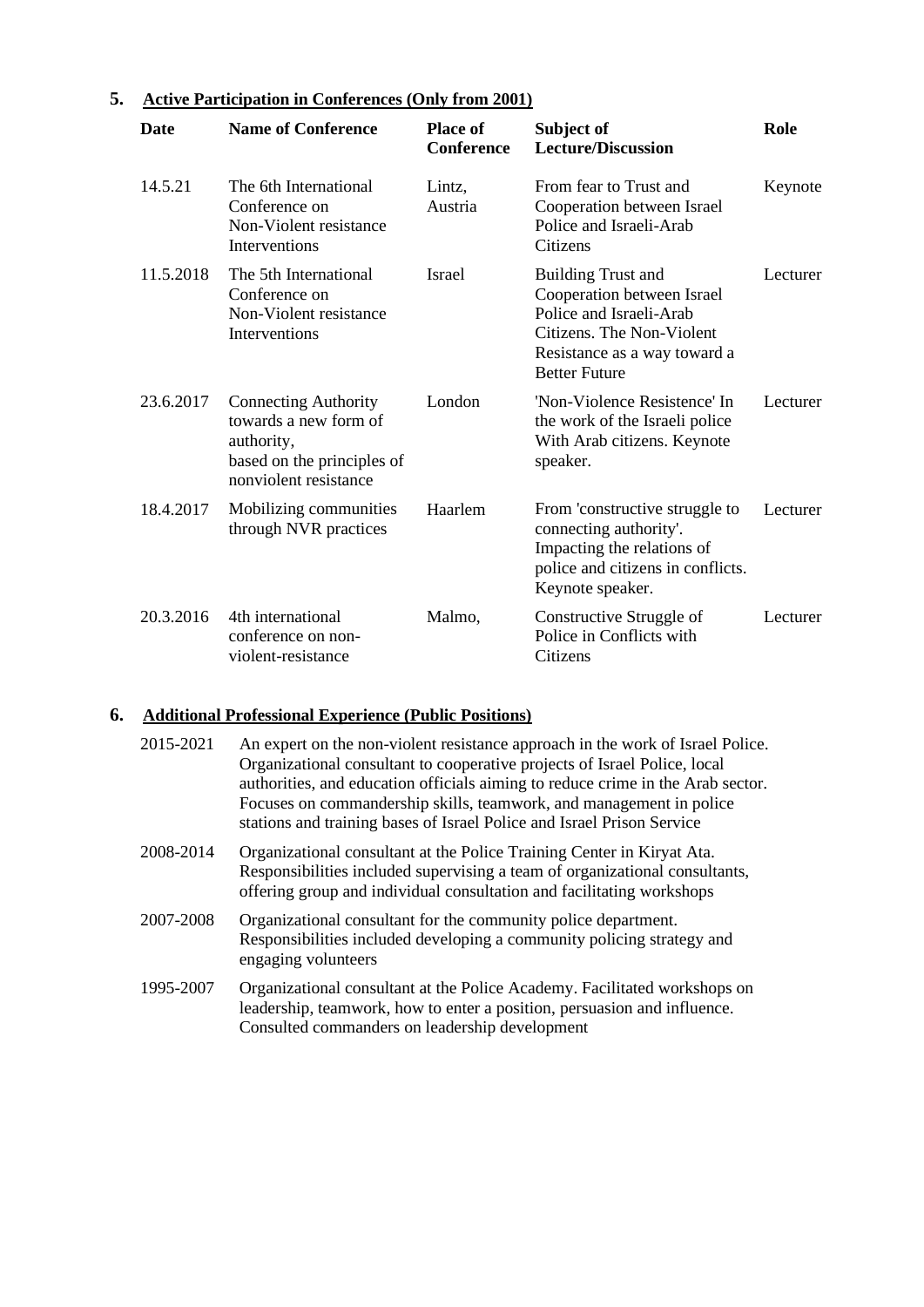### **7. Scientific Areas of Specialization**

My current work focuses on creating an innovative, out-of-the-box linkage between the nonviolent resistance approach (Gandhi, M.L. King, Prof. H. Omer) and the way Israel Police deal with violent confrontations with citizens (e.g. the 2005 Disengagement, conflicts with the Arab sector). This work entails a practical importance to Israel's democratic nature and our capability to live in co-existence between different parts of society. In academic conferences abroad, where I present this subject, I can see it provokes significant interest because of its relevance to many European and other countries, as well as the world's involvement in Jews-Arabs relationships.